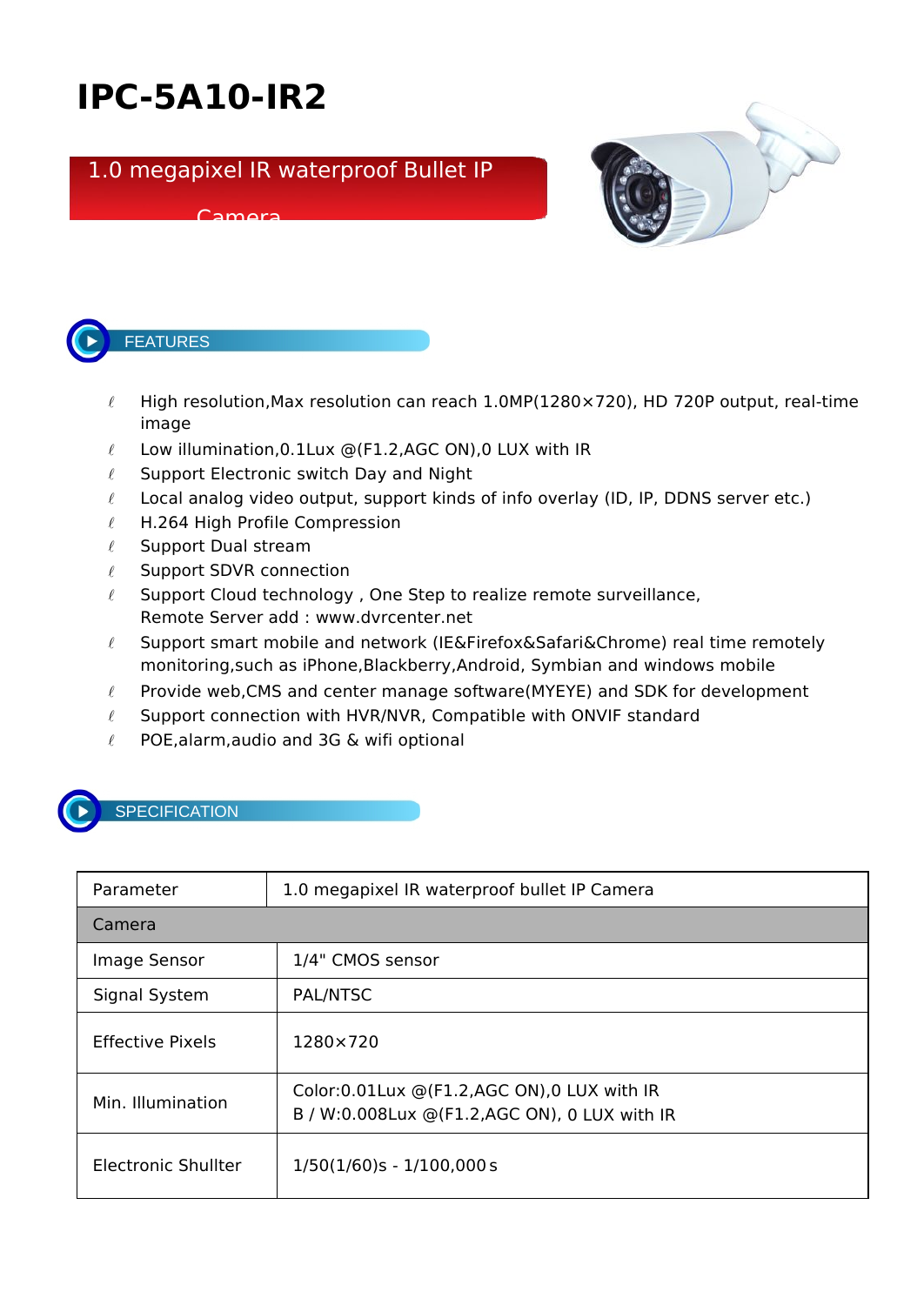| <b>LED</b>                 | 24pcs                                                                                                 |  |  |
|----------------------------|-------------------------------------------------------------------------------------------------------|--|--|
| Lens                       | 3.6mm @ F1.2 (6mm/8mm optional)                                                                       |  |  |
| Lens Mount                 | M12                                                                                                   |  |  |
| Day/Night                  | Auto (Support IR-CUT)                                                                                 |  |  |
| Synchronization way        | internal synchronization                                                                              |  |  |
| S/N Ratio                  | >48dB                                                                                                 |  |  |
| Compression                |                                                                                                       |  |  |
| Video Compression          | H.264 High Profile, JPEG capture                                                                      |  |  |
| Video Bite Rate            | 100 Kbps~4Mbps                                                                                        |  |  |
| Image                      |                                                                                                       |  |  |
| Max Image Resolution       | 1280*720                                                                                              |  |  |
| Frame Rate                 | 50Hz:25fps (1280*720)<br>60Hz:30fps (1280*720)                                                        |  |  |
| Image Setting              | Saturation, Brightness, Contrast adjustable through Client software or<br>web server                  |  |  |
| <b>Network Function</b>    |                                                                                                       |  |  |
| Storage                    | NSA(Iscsi optional)                                                                                   |  |  |
| Intelligent Alarm          | Motion detect, Video loss, Network disconnection, IP address conflict,<br>Storage full, Storage error |  |  |
| Protocols                  | TCP/IP, HTTP, DHCP, DNS, DDNS, PPPoE, SMTP, NTP<br>(HTTPS, RTP/RTSP, SIP, 802.1x, IPv6 Optional)      |  |  |
| <b>Basic</b>               | Anti-flicker, Dual stream, Heartbeat, Password protection                                             |  |  |
| Interface                  |                                                                                                       |  |  |
| Communication<br>Interface | 1 RJ45 10M/100M self-adaptive Ethernet interface                                                      |  |  |
| Interface protocol         | ONVIF, PSIA, CGI                                                                                      |  |  |
| General                    |                                                                                                       |  |  |
| <b>Operating Condition</b> | -10°C~60°C, Humidity 90% or less (non-condensing)                                                     |  |  |